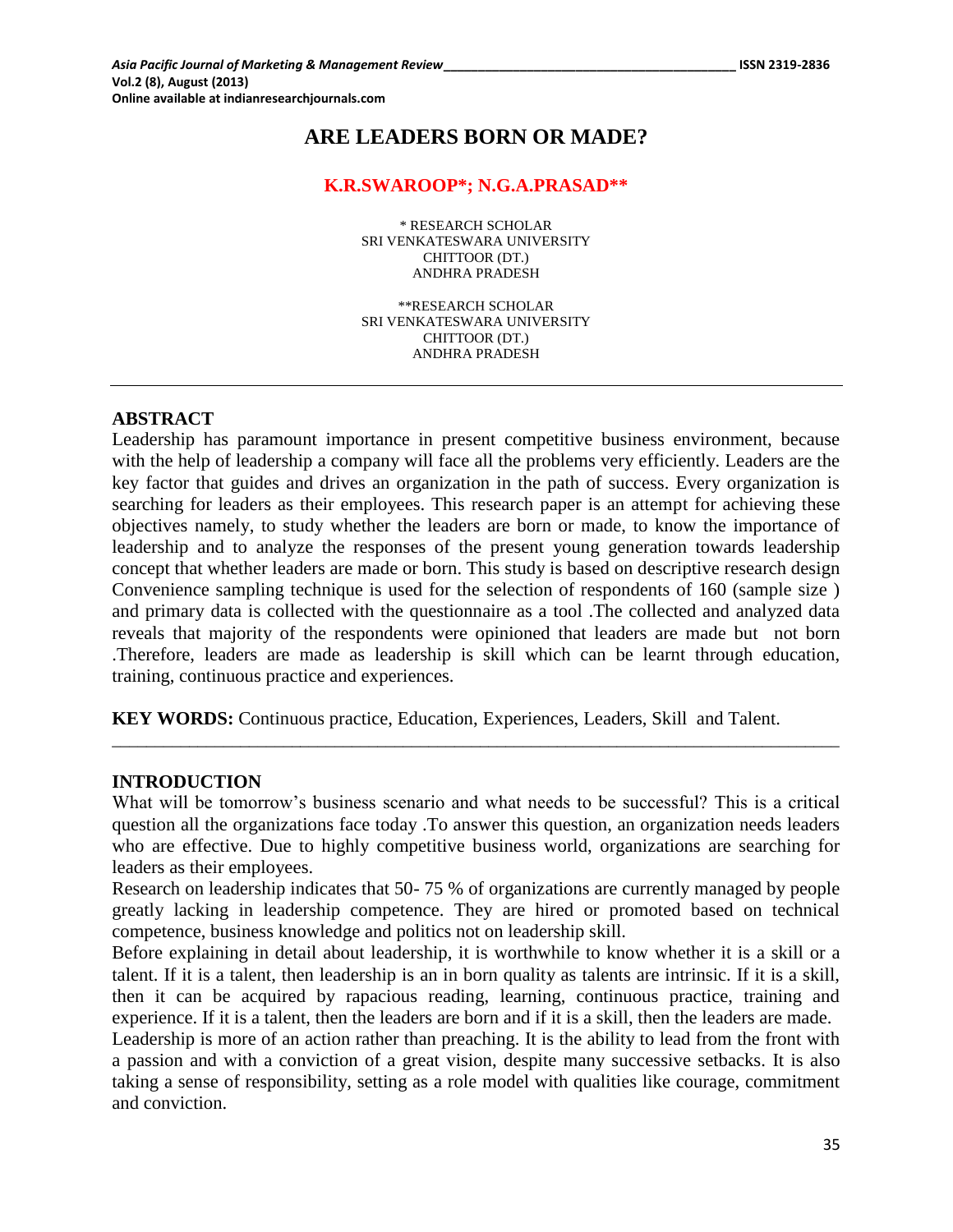- **In the Words of Mr. Narayana Murthy on "LEADERSHIP" 'Leadership is all about courage to dream big.'**
- Leadership is all about courage, courage to dream big, to take tough decisions, etc. Second, it is the ability to raise the aspirations of people and third, to be open minded and to accept great ideas from different countries and culture across the world.

Leadership is also a way of calling 'we' not ' I' because no leader is successful as an individual. Whenever there is a success story, the leader ascribes it to his team and in case of a failure, he owns the sole responsibility .There are many dimensions and definitions to the concept of leadership. In this paper an attempt is made to study whether the leaders are born or made, to explore the concept of leadership and to analyze the responses of the present young generation towards leadership concept that whether leaders are made or born.

## **OBJECTIVES OF THE STUDY**

- $\triangleright$  To study whether the leaders are born or made,
- $\triangleright$  To study the importance of leadership
- $\triangleright$  To analyze the responses of the present young generation towards leadership concept that whether leaders are made or born.

## **RESEARCH METHODOLOGY**

The study relies upon both primary data as well as secondary data. Primary data is collected from the MBA students who are studying final semester, Junior business executives and Businessman .The convenience sampling technique is used in this research. Descriptive research design is used which describe the actual behavior of the phenomenon. The questionnaire is the main tool of collecting data .The distant respondents are approached by email. The collected data analyzed with the help of percentages.

## **DISCUSSION OF THE STUDY**

## **Concept of leadership**

Managers are people who do things right, while leaders are people who do the right thing.

The very essence of leadership is that you have to have a vision. Good leaders are made not born. If you have the desire and will power, you can become an effective leader. Good leaders develop through a never ending process of self –study, education, training, and experience.

To inspire your people into higher levels of teamwork, there are certain things you must be, know and do. These do not come naturally, but are acquired through continual work and study. The best leaders are continually working and studying to improve their leadership skills.

Before we get started, let's define leadership. Leadership is a complex process by which a person influences others to accomplish a mission, task, or objective and directs the organization in a way that makes it more cohesive and coherent. A person carries out this process by applying her leadership attributes (belief, values, ethics, character, knowledge, and skills).Although your position as a manager, supervisor, lead, etc. gives you the authority to accomplish certain tasks and objectives in the organization, this power does not make you a leader...it simply makes you the boss. Leadership makes people want to achieve high goals and objectives, while, on the other hand, bosses tell people to accomplish a task or objective.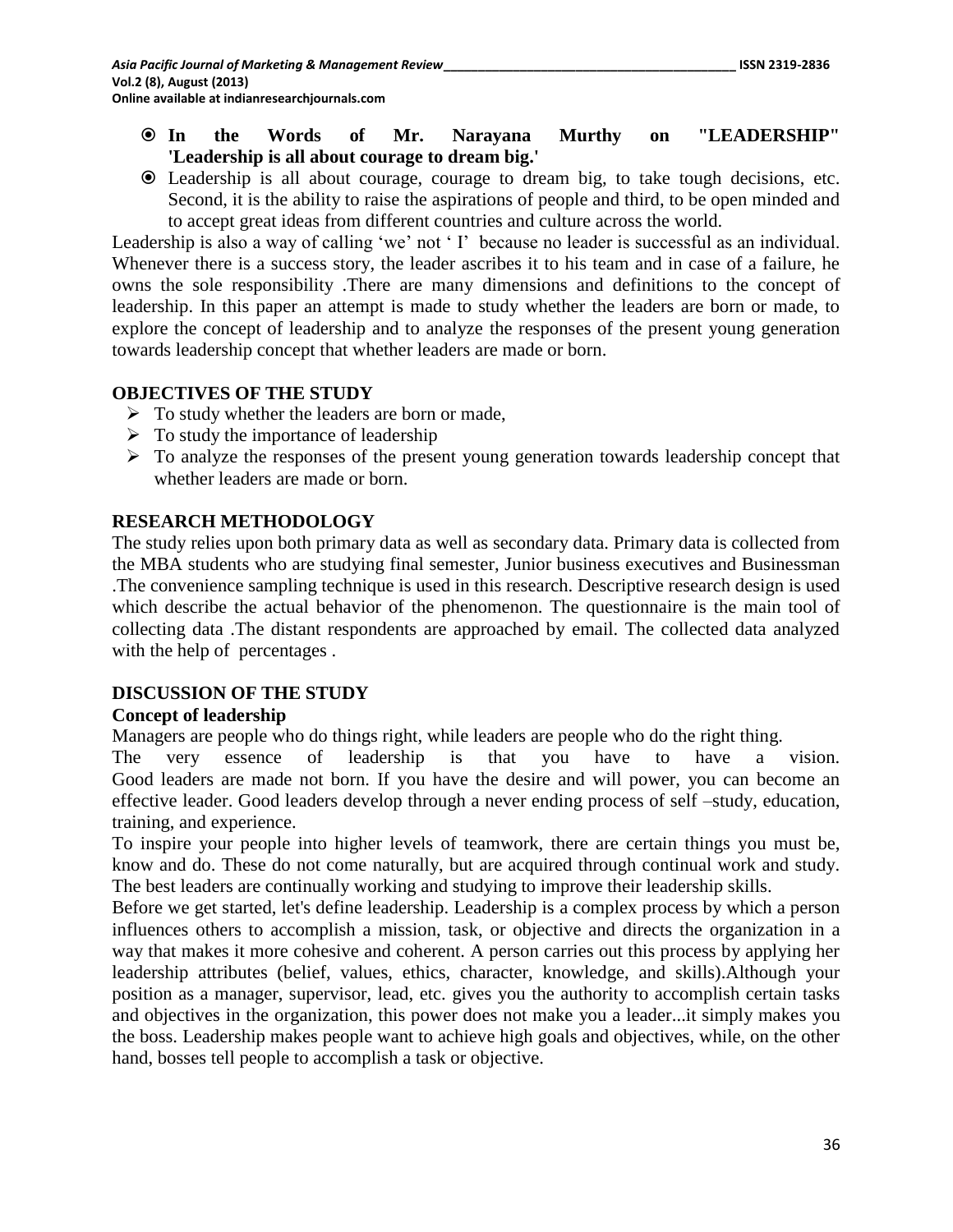## **Two Most Important keys of leadership**

Hay's study examined over 75 key components of employee satisfaction. They found that:

- Trust and confidence in top leadership was the single most reliable predictor of employee satisfaction in an organization.
- Effective communication by leadership in three critical areas was the key to winning organizational trust and confidence:
- Helping employees understand the company's overall business strategy.
- Helping employees understand how they contribute to achieving key business objectives.
- Sharing information with employees on both how the company is doing and how an employee's own division is doing relative to strategic business objectives.
- So basically, you must be trustworthy and you have to be able to communicate a vision of where you are going. Notice how the "principles of leadership "in the next section closely ties in with this.

## **The process of great leadership**

The road to great leadership  $(5)$  (common to successful leaders):

- Challenge the process-First; find a process that you believe needs to be improved the most.
- Inspire a shared vision-Next, share you vision in words that can be understood by your followers.
- Enable others to act-Give them the tools and methods to solve the problem.
- Model the way-when the process gets tough, get your hands dirty. A boss tells others what to do…a leader shows it can be done.
- Encourage the heart-Share the glory with your followers' heart, keep the pains in your heart.

## **Impact of leadership in organization**

## **Leadership and human behavior**

As a leadership, you need to interact with followers, peers, seniors, and other people whose support you need to accomplish your objectives. To gain their support, you must be able to understand and motivate them. To understand and motivate people, you must know human nature .Human nature is the common qualities of all people have similar needs .As a leader you must understand these needs because they are powerful motivators.

## **Leadership and Communication**

Many of the problems that occur in a organization are the direct result of people failing to communicate. Faulty communication causes the most problems. It leads to confusion and can cause a good plan to fail. Communication is exchange and flow of information and ideas from one person to another. It involves a sender transmitting an idea to a receiver. Effective communication occurs only if the receiver understands the exact information or idea that the sender intended to transmit.

Studying the communication process as important because you coach, coordinate, counsel, evaluate, and supervise through this process. It is the chain of understanding that integrates the members of an organization from top to bottom, bottom to top, and side to side.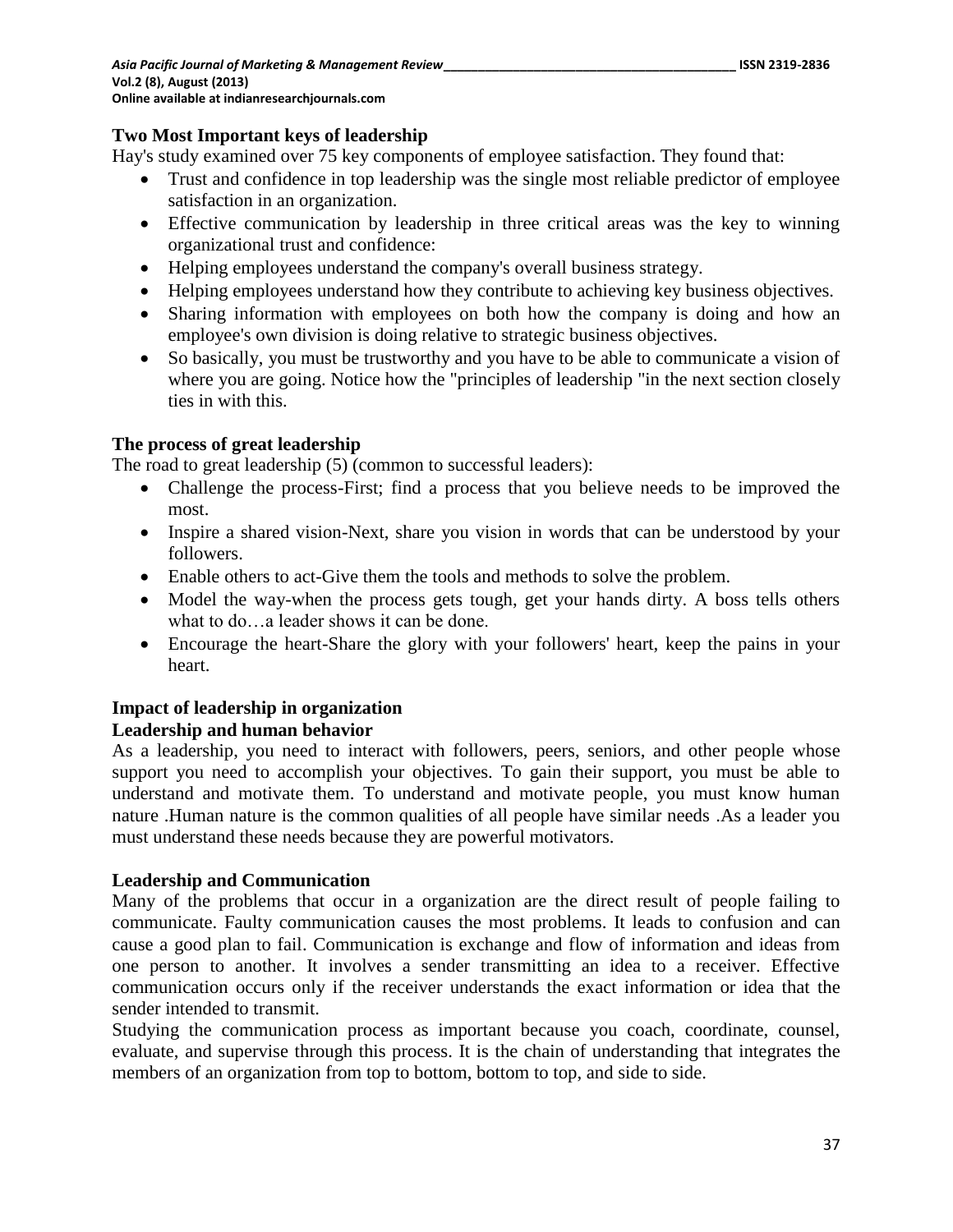### **Leadership and motivation**

A person's motivation is a combination of desire and energy directed at achieving a goal. Influencing someone's motivation means getting them to want to do what you know must be done. A person's motivation depends upon two things:

The strength of certain needs. For example, you are hungry, but you must have a Task completed by a nearing deadline. if you are starving you will eat. If you are slightly hungry you will finish the task at hand.

The perception that taking a certain action will help satisfy those needs. For example, you have two burning needs-The desire to complete the task and the desire to go to lunch. Your perception of how you view those two needs will determine which one takes priority .If you believe that you could be fired for not completing the task; you will probably put off lunch and complete the task. if you believe that you will not get into trouble or perhaps finish the task in time, then you will likely go to lunch .

## **LEADERSHIP SECRETS**

## **1. DECISIVENESS IS KEY**

## **(LALIT KHAITAN, Chairman and Managing Director, Radico khaitan)**

The most distinguished trait that defines a good leader is the willingness to make decisions that are need of the hour no matter how difficult they may be. And the most significant component of such decision-making is self-confidence.

## **2.VISIONARY LEADERSHIP**

## **(B.MUTHURAMAN, Managing Director, Tata steel)**

The ability to create a shared vision among team members is the primary trait of a true leader.

## **3. RELATE AND RULE**

## **(N.LAKSHMI NARAYAN, CEO AND President, Cognizant Technology Solutions)**

Good leadership is the ability to recognize all the factors that would make the leader succeed in motivating the group.

## **4. TAKE RESPONSIBILTY**

#### **(R.V.SHASTRI, Chairman and Managing Director, Canara bank)**

A leader is only as good as his team. Leadership involves two steps: helping subordinates take advantage of their talents, and then fine tuning their performance. Good leaders always take responsibility for both the success and failure of their teams.

| Table no 1: Respondents classification based on gender |                    |            |  |  |
|--------------------------------------------------------|--------------------|------------|--|--|
| Sex                                                    | No .of Respondents | Percentage |  |  |
| Male                                                   | 96                 | 60 %       |  |  |
| Female                                                 | 64                 | 40 %       |  |  |
| Total                                                  | 160                | 100        |  |  |

## **ANALYSIS OF THE STUDY**

## **Table no 1: Respondents classification based on gender**

## Source: Primary data

The above table indicates that 60 percent of the respondents were male and 40 percent were female.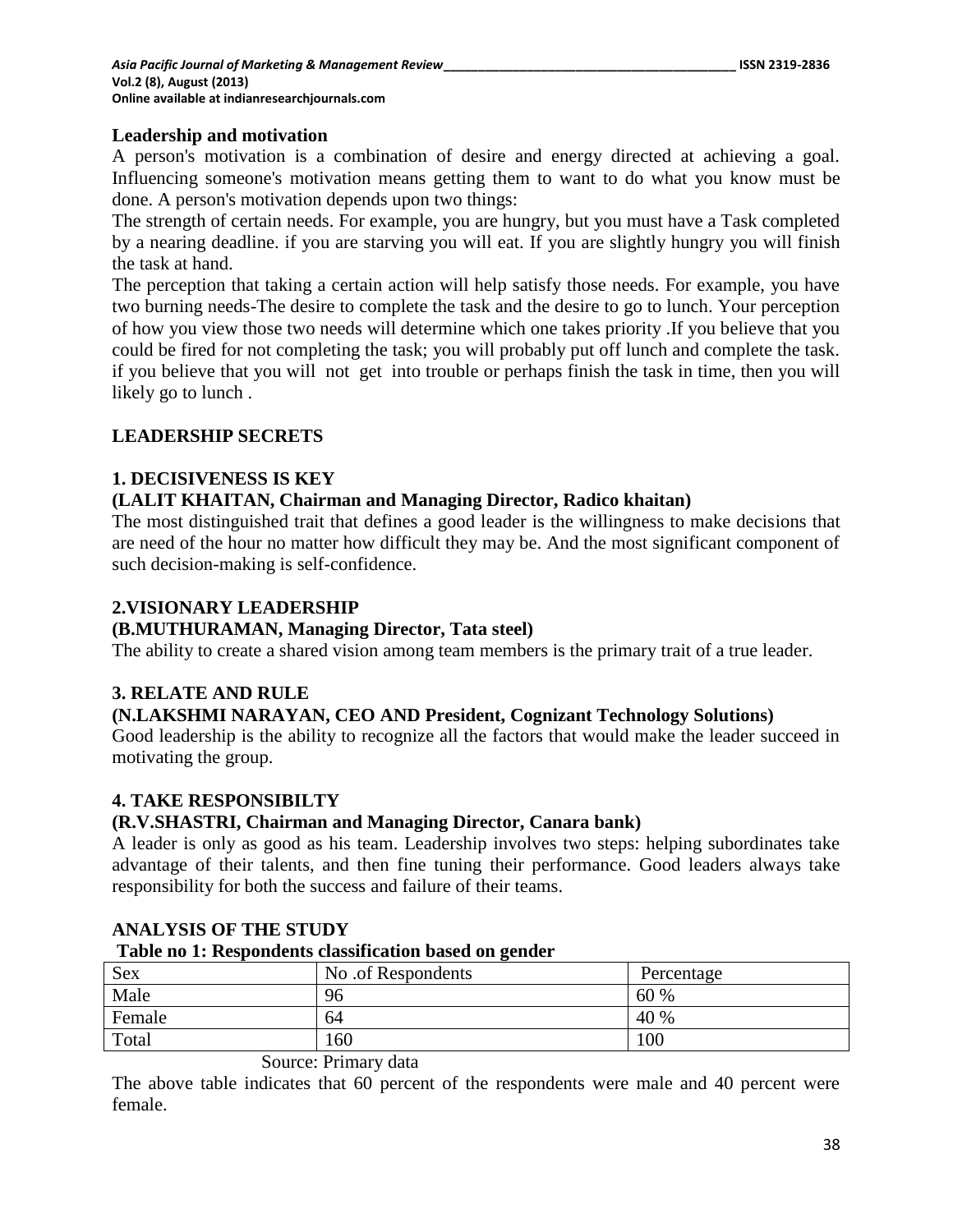| Type of Profession                | No. of Respondents | Percentage |
|-----------------------------------|--------------------|------------|
| MBA students (pursuing final   70 |                    | 43.75 %    |
| semester)                         |                    |            |
| <b>Junior Business Executives</b> | 60                 | 37.5 %     |
| Business man                      | 30                 | 18.75 %    |
| Total                             | 160                | 100        |

#### **Table no 2: Respondents classification based on Profession**

Source: Primary data

The table reveals that 43.75 percent of the respondents were MBA students, 37.50 percent were junior business executives and remaining 18.75 percent were business man.

| Option      | MBA students   | Junior            | <b>Business</b> | <b>Business Man</b> |
|-------------|----------------|-------------------|-----------------|---------------------|
|             |                | Executives        |                 |                     |
| B           | 10 %<br>16     | 15 (9.375 %)      |                 | $(5\%)$<br>08       |
| M           | 33 (20.625 %)  | 30 (18.75 %)      |                 | $17(10.625\%)$      |
| $\mathbf T$ | $21(13.125\%)$ | 15 (9.375 %)      |                 | 05 (3.125 %)        |
| total       | 70 (43.75 %)   | $(37.50\%)$<br>60 |                 | $(18.75\%$<br>30    |

Source: Primary data

(Leaders are born but not made  $=$  B, Leaders are made but not born  $=$  M and Leaders are equally born as well as made  $= T$ )

The table reveals that 50 percent of the respondents were opinioned that leaders are made but not born, 24.375 percent of respondents were opinioned that leaders are born but not made and 20.625 percent of respondents were opinioned that leaders are equally born as well as made.

| Factors                | <b>MBA</b> Students | Junior     | Business   Business Man |
|------------------------|---------------------|------------|-------------------------|
|                        |                     | Executives |                         |
| Traits                 | 10 %                | 10 %       | 07 %                    |
| Education and Training | 60 %                | 58 %       | 60<br>%                 |
| Experiences            | 30<br>$\%$          | 32 %       | 33%                     |
|                        | 100 %               | 100 %      | 100 %                   |

**Table no 4: Factors that are most important in creating leader** 

Source: Primary data

The table indicates that on average, 60 percent of respondents were opinioned that education and training factor is the most important ,next experiences (more than 30 %) and traits are important in creating a leader.

#### **CONCLUSION**

Leadership is a skill, not a talent, which can be acquired by education, training, learning, continuous practice and experience. Everyone should know that leaders are not born but are made due to external environment and circumstances .The road to leadership is not an easy one but an uphill and a Herculean task. Anybody can become a leader but everybody cannot become a leader. The leaders lead their lives with lot of struggles and sacrifices and they live larger than